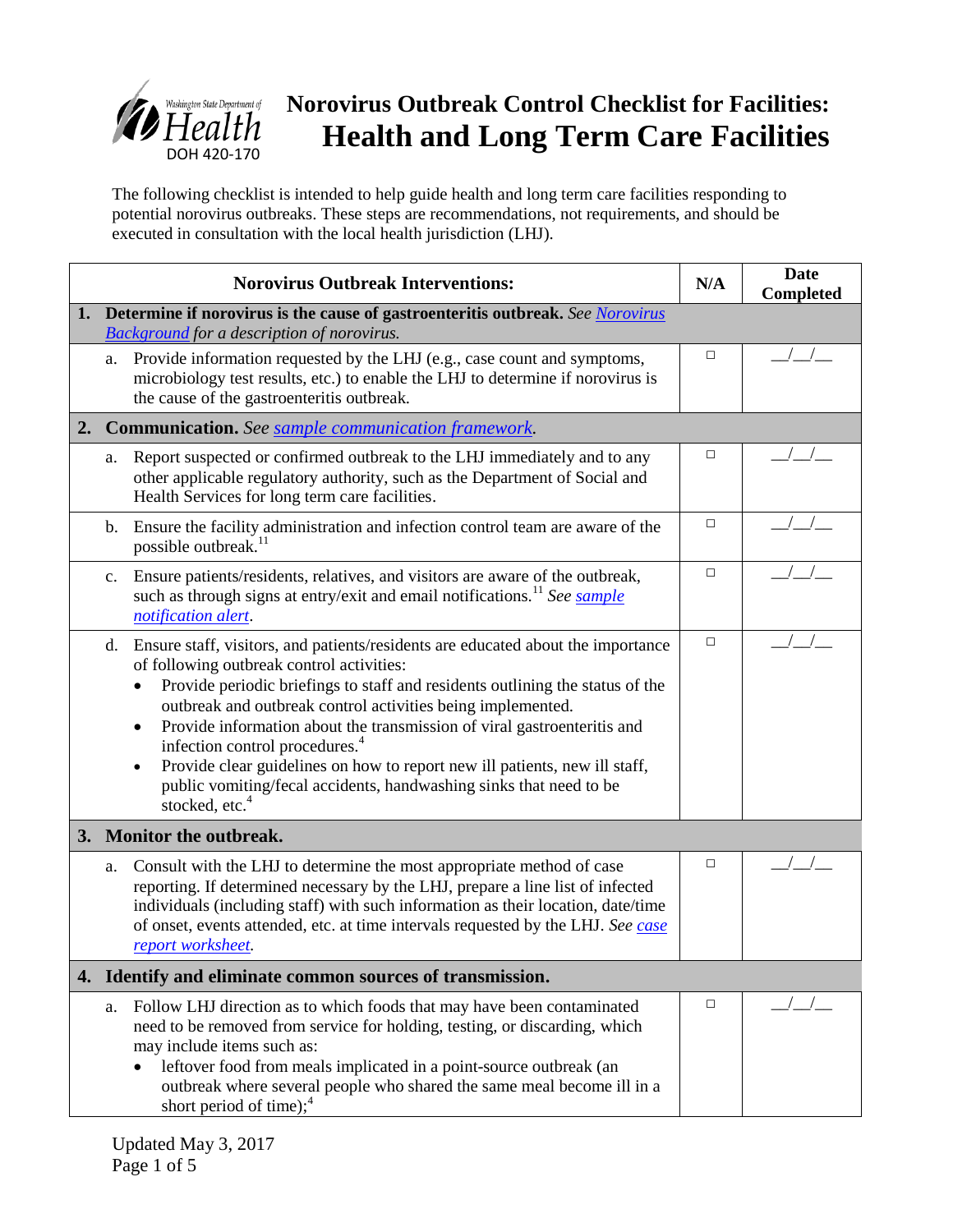|                | open packages and open boxes of food that might be served without<br>٠<br>thorough cooking;<br>prepared food and ingredients that may be served without thorough<br>cooking;<br>condiments that have been out for food worker or customer use including<br>٠<br>breading, salt, pepper, hot sauce, ketchup, etc.;<br>condiment bottles that are refilled, if they cannot be thoroughly cleaned<br>٠<br>and sanitized;<br>open cases of single service articles including to-go boxes, wax paper,<br>٠<br>napkins, etc.;<br>ice and other beverage ingredients. |        |  |
|----------------|----------------------------------------------------------------------------------------------------------------------------------------------------------------------------------------------------------------------------------------------------------------------------------------------------------------------------------------------------------------------------------------------------------------------------------------------------------------------------------------------------------------------------------------------------------------|--------|--|
| b.             | Follow LHJ direction as to whether to discontinue family-style or self-serve<br>buffet meal service and instead designate food service employees to serve<br>visitors/residents until the outbreak is under control. <sup>4</sup>                                                                                                                                                                                                                                                                                                                              | $\Box$ |  |
|                | 5. Prevent personnel from becoming infected.                                                                                                                                                                                                                                                                                                                                                                                                                                                                                                                   |        |  |
| а.             | Review proper handwashing technique with employees.<br>Use soap and water for at least 20 seconds for hand hygiene after providing<br>care or having contact with individuals suspected or confirmed with<br>norovirus. <sup>2,8</sup>                                                                                                                                                                                                                                                                                                                         | $\Box$ |  |
| b.             | Ensure that handwashing stations have soap, paper towels and hands-free<br>trash bins.                                                                                                                                                                                                                                                                                                                                                                                                                                                                         | □      |  |
| $c_{\cdot}$    | Provide alcohol-based hand sanitizers with at least $60\% -95\%$ ethanol <sup>12</sup> (not as<br>effective as handwashing).<br>Educate staff to use sanitizers as an adjunct between handwashings and only<br>when hands are not visibly soiled. <sup>4</sup>                                                                                                                                                                                                                                                                                                 | $\Box$ |  |
| d.             | Provide personal protective equipment (PPE) (gowns, gloves, and masks) to<br>staff. $4$                                                                                                                                                                                                                                                                                                                                                                                                                                                                        | $\Box$ |  |
| e.             | Direct personnel coming into direct contact with ill persons to wear<br>disposable gloves and to wear water proof gowns when contamination with<br>fecal material or vomitus is possible. <sup>4</sup>                                                                                                                                                                                                                                                                                                                                                         | $\Box$ |  |
| f.             | Direct personnel to practice proper handwashing technique and to wear gloves<br>and masks when cleaning areas grossly contaminated by feces or vomit.                                                                                                                                                                                                                                                                                                                                                                                                          | $\Box$ |  |
|                | 6. Prevent employee transmission of illness.                                                                                                                                                                                                                                                                                                                                                                                                                                                                                                                   |        |  |
| a.             | Staff members with symptoms of gastroenteritis should wait at least 48 hours<br>after resolution of symptoms before returning to work. <sup>4,8</sup>                                                                                                                                                                                                                                                                                                                                                                                                          | $\Box$ |  |
| b.             | Exclude non-essential staff, volunteers, etc. from working in areas<br>experiencing norovirus outbreaks. <sup>8</sup>                                                                                                                                                                                                                                                                                                                                                                                                                                          | $\Box$ |  |
| $\mathbf{c}$ . | Work with the LHJ to establish and follow protocols for staff cohorting in the<br>event of a norovirus outbreak.<br>Staff should care for one patient/resident cohort on their ward and not move<br>between patient cohorts (e.g., cohorts may include symptomatic,<br>asymptomatic exposed, or asymptomatic unexposed patient/resident<br>groups). <sup>4,8</sup> Staff who have been exposed to or recently recovered from                                                                                                                                   | $\Box$ |  |
|                | suspected norovirus may best be suited to care for symptomatic<br>patients/residents until the outbreak resolves. <sup>8</sup>                                                                                                                                                                                                                                                                                                                                                                                                                                 |        |  |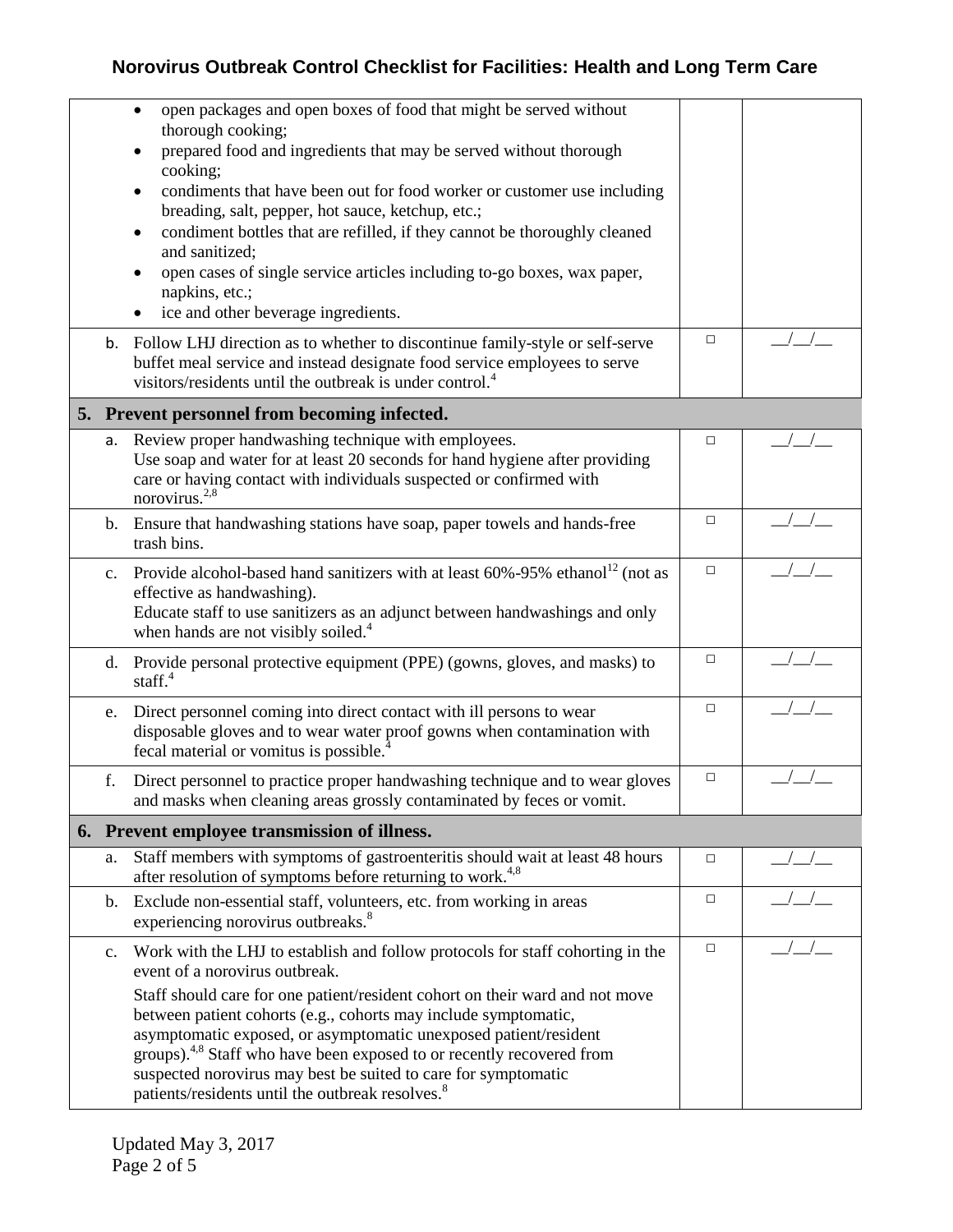|                | 7. Prevent visitors from spreading illness to residents/patients.                                                                                                                                                                                                                                                                                                                   |        |  |  |
|----------------|-------------------------------------------------------------------------------------------------------------------------------------------------------------------------------------------------------------------------------------------------------------------------------------------------------------------------------------------------------------------------------------|--------|--|--|
| a.             | Restrict number of visitors to facilities with potential outbreaks, especially to<br>units with affected patients/residents. <sup>4</sup>                                                                                                                                                                                                                                           | $\Box$ |  |  |
| b.             | Ensure that those visiting ill persons wear gowns and wash their hands before<br>and after visiting. <sup>4</sup>                                                                                                                                                                                                                                                                   | $\Box$ |  |  |
| $\mathbf{c}$ . | Caution visitors of ill patients/residents not to visit others until they are sure<br>that they are not sick. <sup>4</sup>                                                                                                                                                                                                                                                          | $\Box$ |  |  |
| $d_{\cdot}$    | Restrict persons with recent symptoms of gastroenteritis from visiting the<br>facility. <sup>4</sup>                                                                                                                                                                                                                                                                                | $\Box$ |  |  |
|                | 8. Minimize transmission between residents/patients.                                                                                                                                                                                                                                                                                                                                |        |  |  |
| a.             | Isolate ill patients/residents from well patients/residents until at least 48 hours<br>after resolution of symptoms. <sup>4,15</sup> Either use single occupancy rooms or cohort<br>ill patients together separate from asymptomatic patients/residents. <sup>2,8,11</sup>                                                                                                          | $\Box$ |  |  |
| $\mathbf{b}$ . | Wait until 48 hours after exposure before transferring exposed, asymptomatic<br>persons to unaffected areas. <sup>2</sup>                                                                                                                                                                                                                                                           | $\Box$ |  |  |
| c.             | Restrict new admissions to a facility with an outbreak until the outbreak has<br>ended. $4$                                                                                                                                                                                                                                                                                         | $\Box$ |  |  |
| d.             | Consider canceling group activities in a facility with an outbreak, especially<br>activities with possible fomite transmission or where food is shared. <sup>4,8</sup>                                                                                                                                                                                                              | $\Box$ |  |  |
| e.             | Temporarily suspend self-serve snacks in a common bowl for the duration of<br>the outbreak. <sup>4</sup>                                                                                                                                                                                                                                                                            | $\Box$ |  |  |
| f.             | Conduct health assessments for persons with gastroenteritis at their place of<br>residence or in a separate area of the clinic to prevent others from getting ill. <sup>4</sup>                                                                                                                                                                                                     | $\Box$ |  |  |
| g.             | Feed ill individuals in their rooms with disposable cutlery and dinnerware. If<br>convalescing patients resist dining in their rooms, consider cohorting<br>convalescing patients at tables together. <sup>4</sup>                                                                                                                                                                  | $\Box$ |  |  |
|                | 9. Prevent transmission to other facilities.                                                                                                                                                                                                                                                                                                                                        |        |  |  |
| a.             | Suspend transfer of patients/residents from a facility experiencing an outbreak<br>to another ward or facility until patients/residents have been symptom-free for<br>at least 48 hours. <sup>2,4,8,15</sup>                                                                                                                                                                        | $\Box$ |  |  |
| $\mathbf{b}$ . | Inform staff that they should not report to work at any facility until at least 48<br>hours after resolution of symptoms. <sup>4</sup>                                                                                                                                                                                                                                              | $\Box$ |  |  |
| c.             | If a patient/resident must be transferred (either symptomatic or<br>asymptomatic), advise staff of the receiving facility to take appropriate<br>precautions to prevent transmission to others. <sup>4</sup> Use an interfacility transfer<br>form for the patient.<br>See the sample <i>Interfacility Transfer Form from the Tacoma-Pierce County</i><br><b>Health Department.</b> | □      |  |  |
| d.             | Medically suitable individuals recovering from norovirus (asymptomatic for<br>at least 48 hours) can return to their place of residence. <sup>10</sup>                                                                                                                                                                                                                              | $\Box$ |  |  |
|                | 10. Environmental disinfection                                                                                                                                                                                                                                                                                                                                                      |        |  |  |
| a.             | Take the following actions to handle laundry safely:<br>Individuals who handle soiled linens and clothes should wear disposable<br>gloves and gowns and handle soiled linens and clothes as little as                                                                                                                                                                               | $\Box$ |  |  |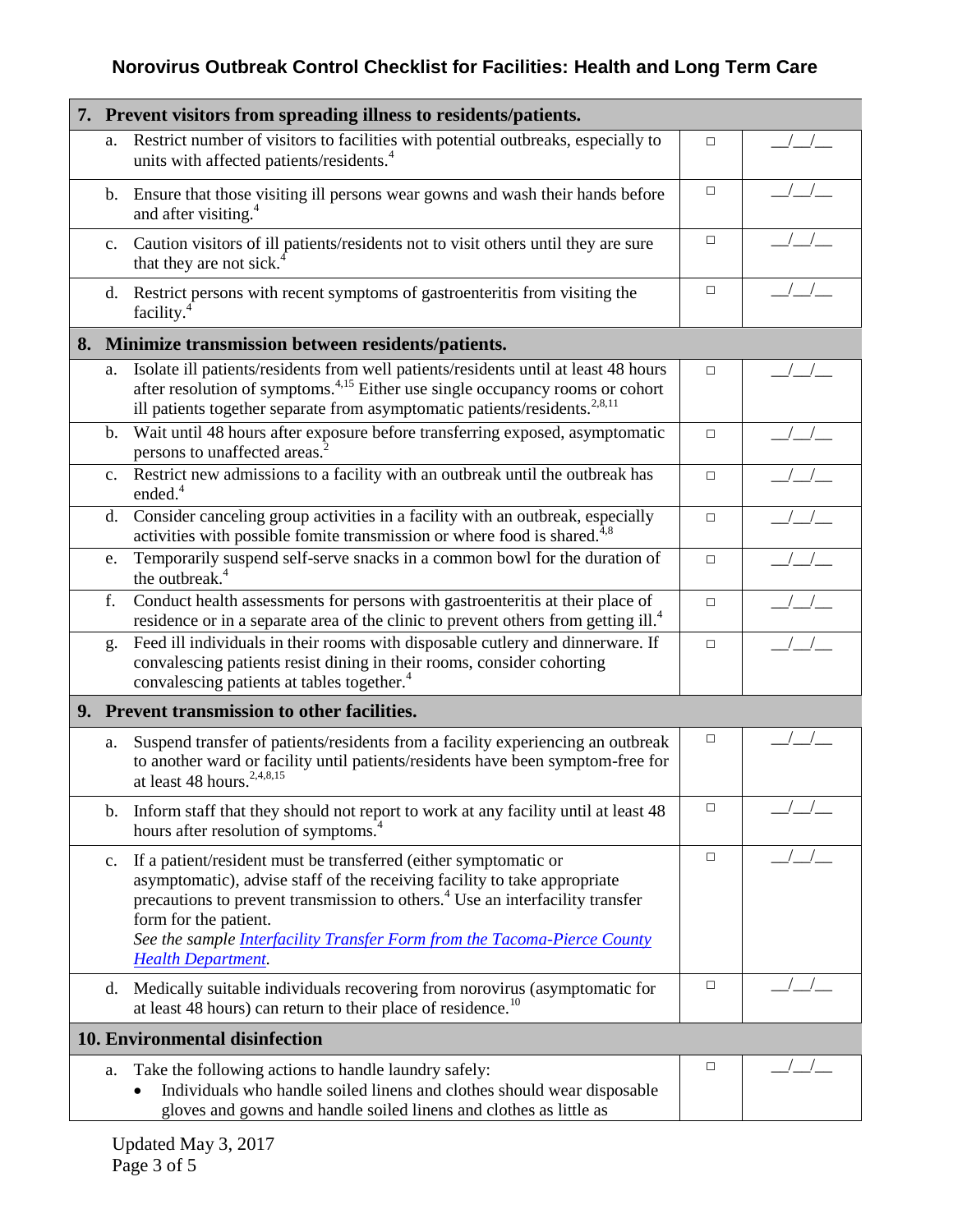possible, minimizing agitation to prevent microbial contamination of the  $air<sup>14</sup>$  Transport laundry in an enclosed and sanitary manner. • Promptly machine-wash soiled linens and clothes with a detergent in water at the maximum length cycle, and machine dry.<sup>14</sup> b. Take the following actions to clean and disinfect: For hard, nonporous environmental surfaces: See the poster ["Help](http://www.disinfect-for-health.org/resources)  [Prevent the Spread of Norovirus \("Stomach Bug"\)"](http://www.disinfect-for-health.org/resources). Clean by removing any visible organic contamination, followed by disinfection with a chlorine bleach solution or antimicrobial disinfectant approved by the Environmental Protection Agency (EPA) as being effective against norovirus for environmental cleaning (see [https://www.epa.gov/pesticide-registration/list-g-epas-registered](https://www.epa.gov/pesticide-registration/list-g-epas-registered-antimicrobial-products-effective-against-norovirus)[antimicrobial-products-effective-against-norovirus\)](https://www.epa.gov/pesticide-registration/list-g-epas-registered-antimicrobial-products-effective-against-norovirus), with label claims for use in healthcare settings.<sup>2</sup> This EPA list should be interpreted with caution because the efficacy of these products is tested on the surrogate feline calicivirus, not human norovirus. Therefore, chlorine bleach solutions should be used whenever possible. $^{2}$  Use a concentration of 1000-5000ppm (5-25 tablespoons or approximately 1/3 to 1 ½ cups of household bleach [5.25%] per gallon of water) for at least 5 minutes, or according to product directions for norovirus outbreak control if not using household bleach.<sup>2</sup> Following disinfection, rinse all surfaces intended for food or mouth contact or in child care/school settings with plain water before use. o Bleach solutions should be freshly prepared for use within 24 hours, or the target concentration should be doubled for storage and used within 30 days. $2$ o Particular attention should be paid to high-touch surfaces and areas of likely greatest environmental contamination, including but not limited to: bathrooms including toilets, showers, walls, floors, benches, faucets, etc.; doors; door knobs; hand rails; light switches; elevator buttons; telephones; computer equipment; tableware; flatware; reusable food storage containers; tables; chairs and chair backs; counters; shelves; equipment faces; kitchen preparation surfaces; equipment (e.g., microwaves, refrigerators) and ice machine interiors. $2,4,8$ o Kitchens should be closed, thoroughly cleaned in accordance with the aforementioned norovirus cleaning and disinfection methods, and then re-opened with a cleaning schedule as part of the kitchen operation plan developed with the regulatory authority after the LHJ verifies that the cleaning is adequate, the proper foods have been removed, and food workers are well. When the building is norovirusfree, routine cleaning can resume. o Chlorine bleach or EPA-approved products for norovirus should be used to clean on a routine basis (i.e., twice daily ward/unit level cleaning and disinfection of patient/resident care areas, with frequently touched surfaces cleaned and disinfected three times  $daily$ ).<sup>8</sup> • For carpets and other porous surfaces: use steam cleaning or an EPA approved cleaner. Disinfection with bleach may discolor carpets or fabric. • Persons cleaning areas heavily contaminated with vomit or feces should □ *\_\_\_/\_\_/\_\_\_*